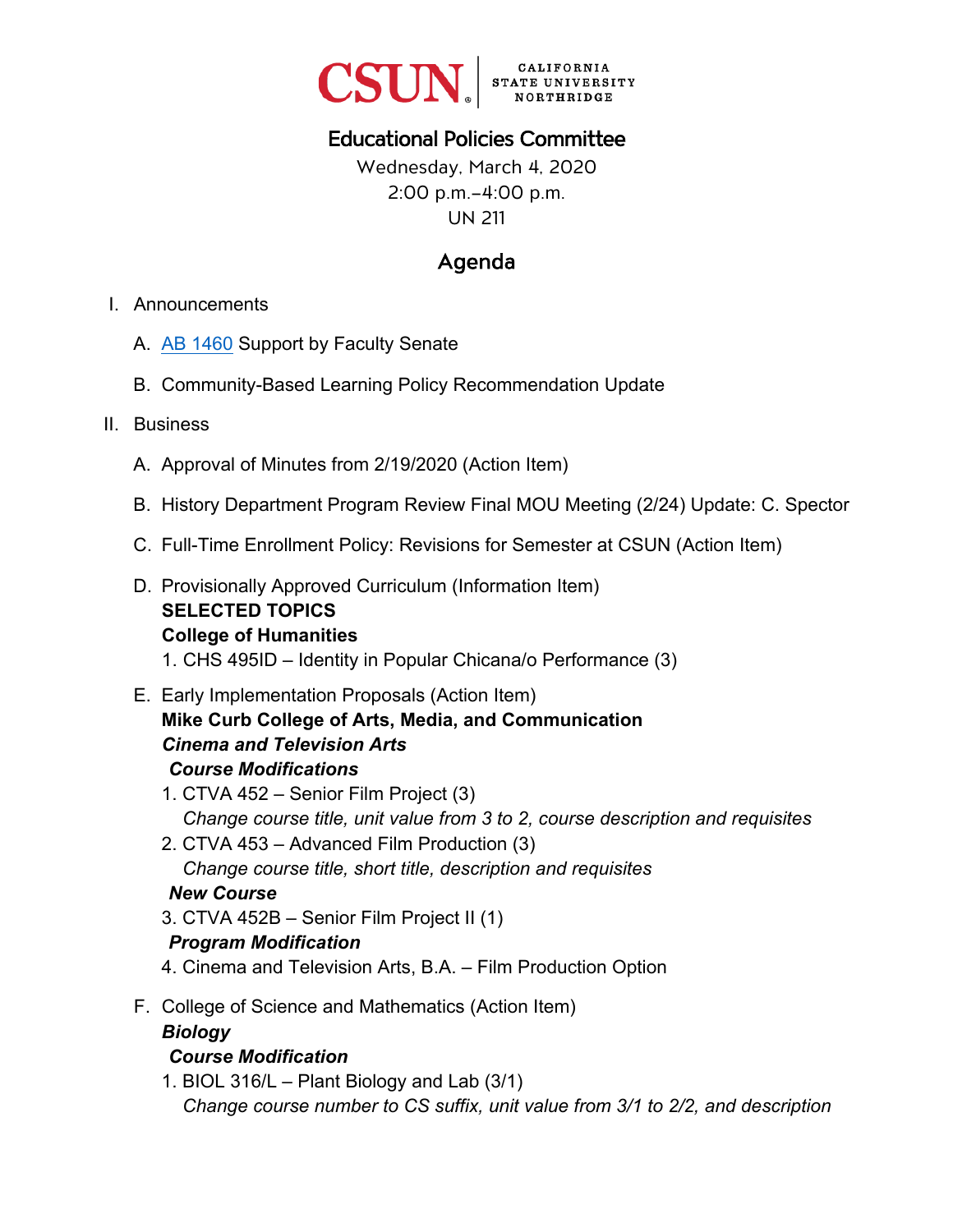#### *Program Modifications*

- 2. Biology, B.A.
- 3. Biology, B.S. Ecology and Evolutionary Biology Option
- 4. Biology, B.S. Marine Biology Option
- 5. Biology Minor

## *Chemistry and Biochemistry Course Modifications*

- 6. CHEM 100 Principles of Chemistry (3) *Change course description*
- 7. CHEM 101 General Chemistry I (4) *Change course description*
- 8. CHEM 102 General Chemistry II (4) *Change course description*
- 9. CHEM 103 Introductory Chemistry I (3) *Change course description*
- 10. CHEM 352 Physical Chemistry II (4) *Change course description and requisites*

#### *Mathematics*

#### *Course Modifications*

- 11.MATH 320 Foundations of Higher Mathematics (3) *Change course description and requisites*
- 12. MATH 326 Discrete Math (3) *Change course description and requisites*
- 13. MATH 340 Introductory Probability (3) *Change course description and requisites*
- 14. MATH 440A Mathematical Statistics I (3) *Change course description and requisites*
- 15. MATH 440B Mathematical Statistics II (3) *Change course description and requisites*
- 16. MATH 442A-Z Topics in Mathematical Statistics (3) *Change course description and requisites*
- 17.MATH 450A Advanced Calculus I (3) *Change course description and requisites*
- 18. MATH 450B Advanced Calculus III (3) *Change course description and requisites*
- 19. MATH 455 Complex Variables (3) *Change course description and requisites*
- 20. MATH 462 Advanced Linear Algebra (3) *Change course description and requisites*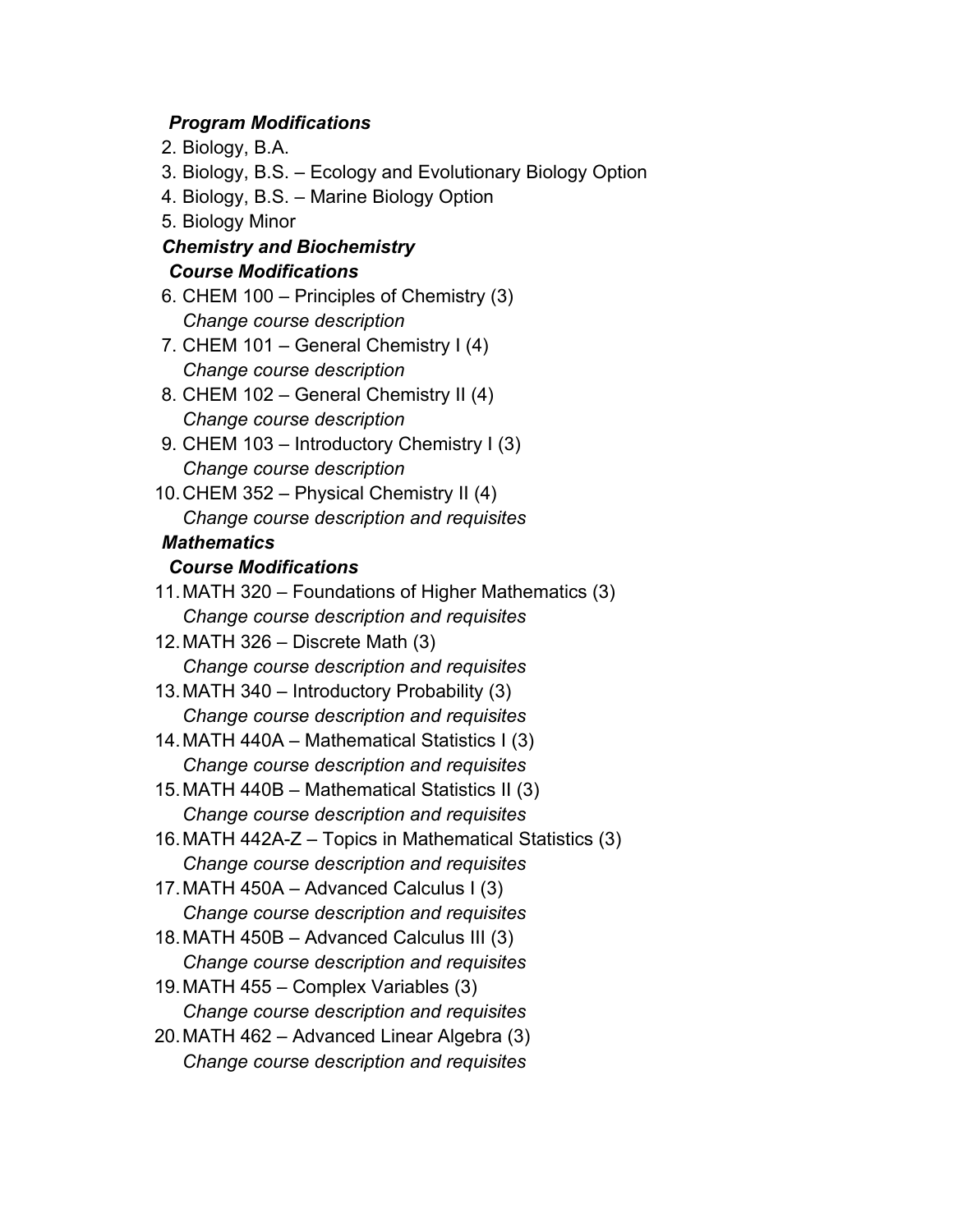- 21. MATH 463 Number Theory (3) *Change course description and requisites*
- 22. MATH 480 Partial Differential Equations (3) *Change course description and requisites*
- 23. MATH 482 Combinatorial Algorithms (3) *Change course description and requisites*
- 24. MATH 483 Mathematical Modeling (3) *Change course description and requisites*
- 25. MATH 262 Introduction to Linear Algebra (3) *Change short title, course description and requisites*
- 26. MATH 341 Applied Statistics I (3) *Change short title, course description and requisites*
- 27. MATH 360 Abstract Algebra I (3) *Change short title, course description and requisites*
- 28.MATH 460 Abstract Algebra II (3) *Change short title, course description and requisites*
- 29. MATH 481A Numerical Analysis (3) *Change short title, course description and requisites*
- G. College of Health and Human Development (Action Item) *Recreation and Tourism Management Course Modification* 
	- 1. RTM 310/L Adventure Recreation and Human Relations and Lab (2/1) *List across to GE Section F Comparative Cultural Studies*

# *Environmental and Occupational Health*

# *Course Modification*

2. EOH 353 – Global Perspectives of Environmental Health (3) *List across to GE Section B5 Scientific Inquiry and Quantitative Reasoning*

# *Family and Consumer Sciences*

# *Course Modifications*

- 3. FCS 315 Issues in Housing (3) *List across to GE Section B5 Scientific Inquiry and Quantitative Reasoning*
- 4. FCS 323 Family and Individual Money Management (3) *List across to GE Section B5 Scientific Inquiry and Quantitative Reasoning*
- 5. FCS 324 Consumer Rights, Issues, and Problems (3) *List across to GE Section B5 Scientific Inquiry and Quantitative Reasoning*
- 6. FCS 340 Marriage and Family Relations (3) *List across to GE Section D1 Social Sciences*